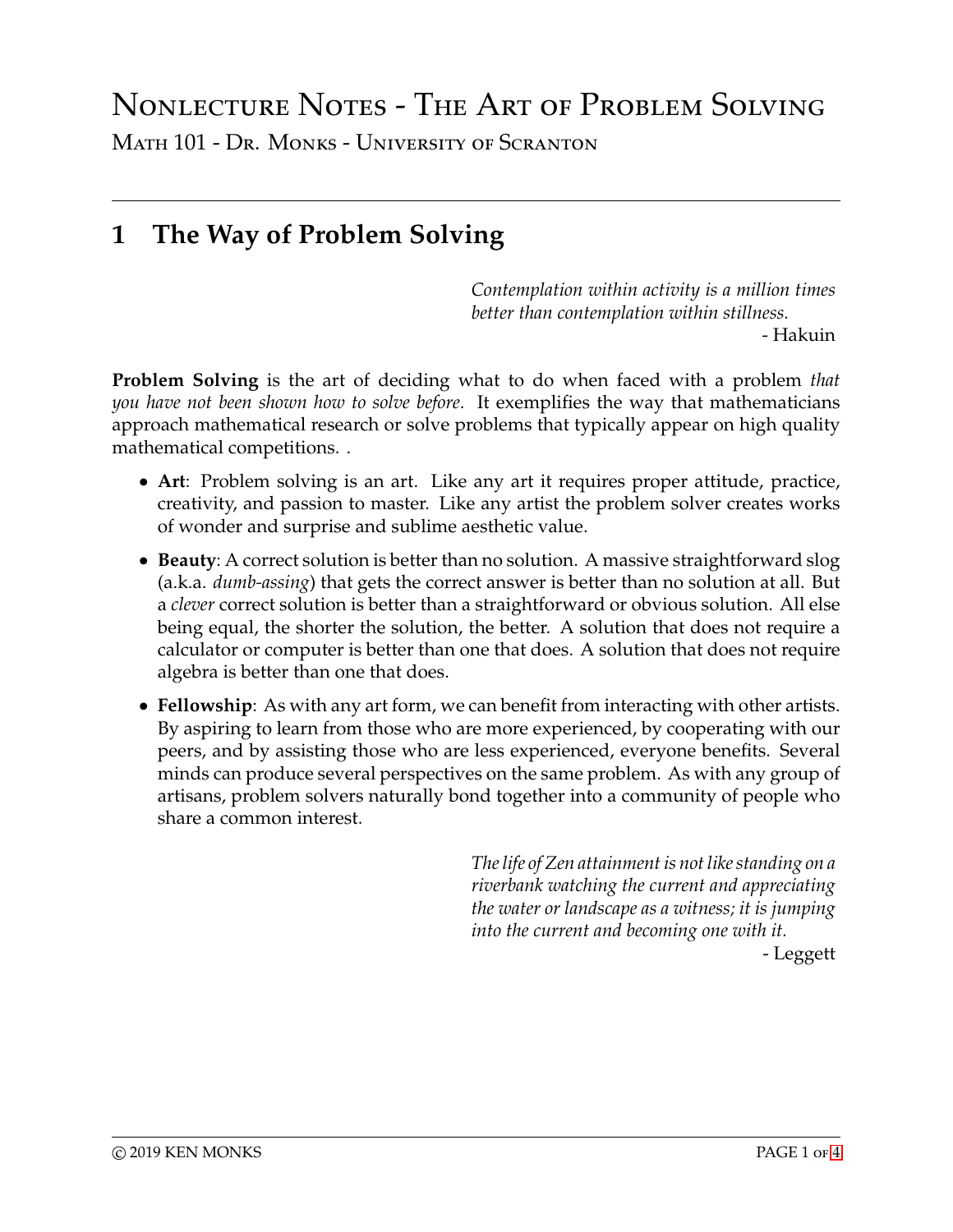### **1.1 Some Characteristics of a Good Problem**

- Your first impression is "This is impossible!".
- You are surprised, or delighted by the question itself.
- It is simple to state, but hard to answer.
- You've never seen a question just like it before.
- You don't know immediately how to solve it.
- It is addictive. You want to know the answer.
- It has an obvious, straightforward, ugly, messy, lengthy solution, but also a clever, ingenious, short, elegant solution.
- It only requires only very elementary mathematics, but is quite challenging nonetheless.
- It has some symmetry, or a story, or a pattern or picture that is aesthetically pleasing.

#### **1.2 The Problem Solving Mindset**

There are several attitudes or psychological perspectives that are needed to be a successful problem solver.

- **concentration**: it is easy to get distracted or frustrated by a difficult problem. Problem solving requires sometimes lengthy, intense, focused concentration on a single topic.
- **confidence**: it is important to believe that you will eventually be able to solve a problem, even if you have no idea how to do it at first. Even if you are a beginner at problem solving, you should approach a problem with a confident attitude. Don't worry that you might not remember a key theorem or an important fact. Every problem has to be solved with what you already know.
- **creativity**: a problem solver must always remain open to all and any ideas that may come to mind and always on the lookout for new ways to approach a problem. A change of perspective, a reinterpretation of the question, a nonstandard approach to a otherwise familiar situation can have tremendous benefits. It can also be a dead end. But if even one idea in ten is fruitful, that may be the only one you need to solve the problem.
- **peripheral vision**: when looking at the night sky we can see fainter objects by not looking directly at them. The receptors on the sides of our eyes are more sensitive to faint light than those in the center. Similarly, when solving a problem, we should not always think about solving the problem itself directly, but rather allow ourselves to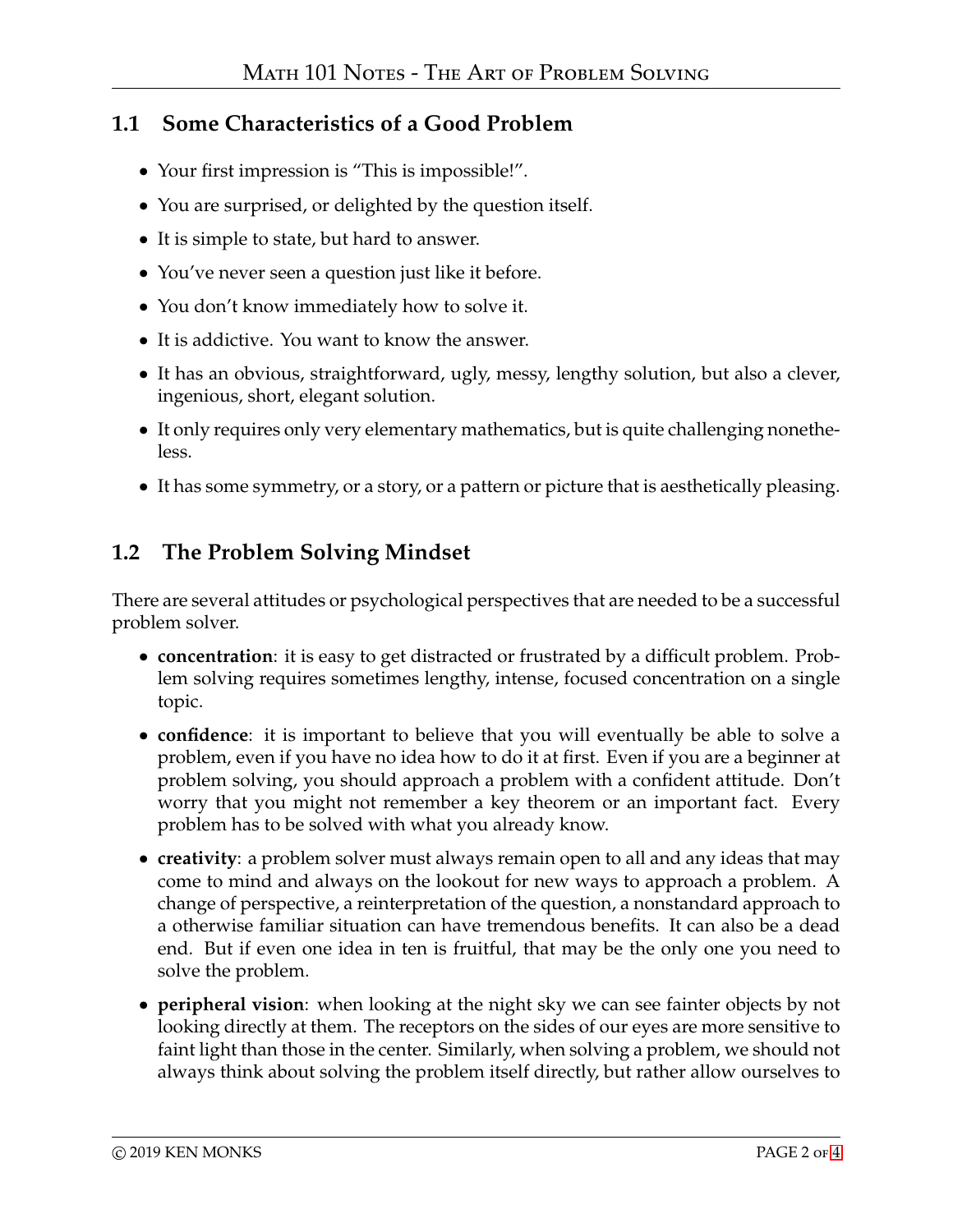ponder things that are perhaps only vaguely related to the problem. This is similar to a smell or gut instinct or intuition that leads you in a certain direction without being 100% certain why you think you ought to go that way. The more you practice, the more reliable your instincts will become.

- **thinking on your feet**: problem solvers strive to develop the ability to think on their feet with the minimal amount of assistance possible. A solution that does not require a calculator or computer is better than one that does. A solution that does not require a pencil and paper is better than one that does. A short elementary solution that does not require any advanced theorems or previously proven results is better than one that does. The problem solver solves problems in the shower, while lying in bed before going to sleep or right after waking up, while running or biking or hiking or driving in the car. The problem solver may actually look forward to time in the waiting room at the doctor's office or dentist as it provides uninterrupted time to work on their problems.
- **stay loose:** The mind is a more flexible and fluid canvass than pencil and blank paper. We can manipulate ideas freely in our mind. Putting something down on paper tends to make it more concrete and cast in stone. The more you practice, the better you will become at not needing paper and pencil to do mathematics. As you do you will sometimes find that you have more success solving difficult problems if you don't use paper than if you do! Especially at the beginning, when you first approach a problem, it is important to stay loose and flexible. Working mostly in your head is often the best way to do that. Once you have an epiphany and see the crux move, it may then be time to break out the paper or calculators.
- **be careful**: without accuracy and care, stupid mistakes can easily turn an otherwise correct solution into an incorrect one. Also some problems may be easy to solve if you do them correctly but a hideous nightmare if you make a small mistake. The problem solver must also strive to be sure that every case has been considered and that there is no omission in the solution that could catastrophic.